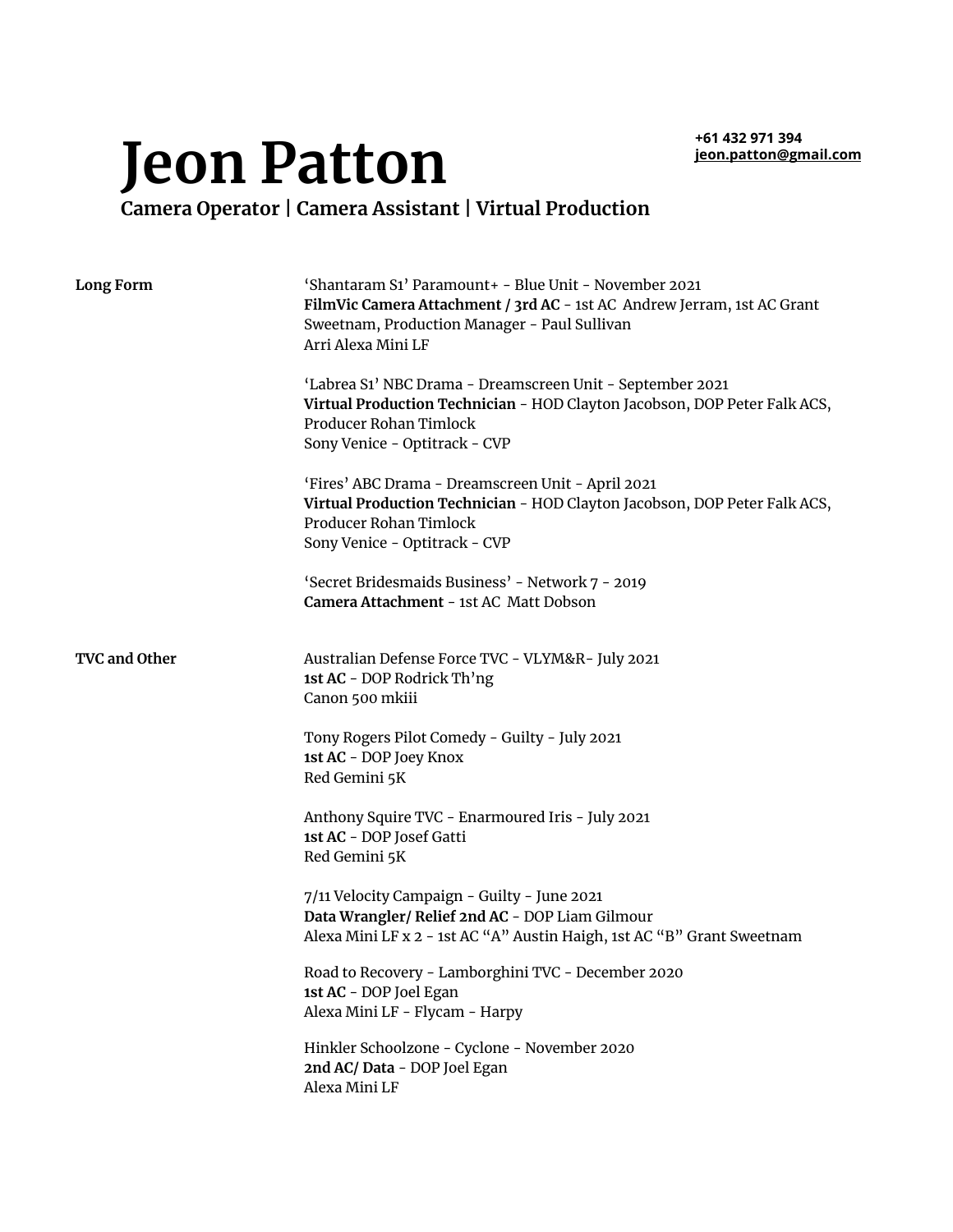|                  | Cruize - VICE - October 2020<br>B Cam Operator - DOP Joel Egan<br>Sony F5                                                                   |
|------------------|---------------------------------------------------------------------------------------------------------------------------------------------|
|                  | 'Iopu' UE4 360 Short Film - Epic Games - October 2020<br>Unreal Engine Environment Artist - Producer Ian Anderson<br>Director Aaron Wilson  |
|                  | Lost Little Ones TVC - Lost Little Ones - June 2020<br>1st AC - DOP Joel Egan<br>Alexa Mini LF - Harpy                                      |
|                  | Australian Olympic Committee Mini Docs - CJZ - March 2020<br>2nd AC/Data - DOP Gary Russell<br>Sony A7iii                                   |
|                  | 'Rival' Zerafa TVC - February 2020<br>1st AC - DOP Joel Egan<br>Alexa Mini LF - Harpy                                                       |
|                  | Shaun Micallef's 'On the Sauce' Docco - CJZ - December 2019<br>2nd AC/ Data - Christ McHattie<br>Sony F5                                    |
|                  | God in the Sky (Short) - 2019<br>2nd AC (uncredited) - DOP Cesar Salmeron, 1st AC Austin Haigh<br><b>RED</b>                                |
|                  | 2019 AFL Grand Final - AFL MEDIA - September 2019<br>2nd AC - 1st AC Andrew Jerram - A Operator Noel Jones<br>Sony F55 with Canon 50-1000mm |
| <b>Broadcast</b> | National Basketball League 2020/2022<br>Broadcast Camera Operator - Director Mark Hudgson<br>Grassvalley, Sony                              |
|                  | WNBL 2021/2022 Season - SEN<br>Broadcast Camera Operator - Blackmagic Ursa Broadcast, Sony f800                                             |
|                  | BBL 2020/2021 Season - FOXSPORTS<br>Broadcast Camera Operator - NEP Australia<br>Grassvalley, Sony                                          |
|                  | AFLW 2020/2021 Season - Gravity Media - 2020/2021<br>Broadcast Camera Operator - NEP Australia<br>Grassvalley, Sony                         |
|                  | Australian Open 2021 - Tennis Australia - February 2021<br><b>Broadcast Camera Operator</b><br>Grassvalley, Sony                            |
|                  | The Project - Network 10 - 2019/2020<br><b>Staging - Director Mark Horponitch</b><br>Sony                                                   |
|                  |                                                                                                                                             |